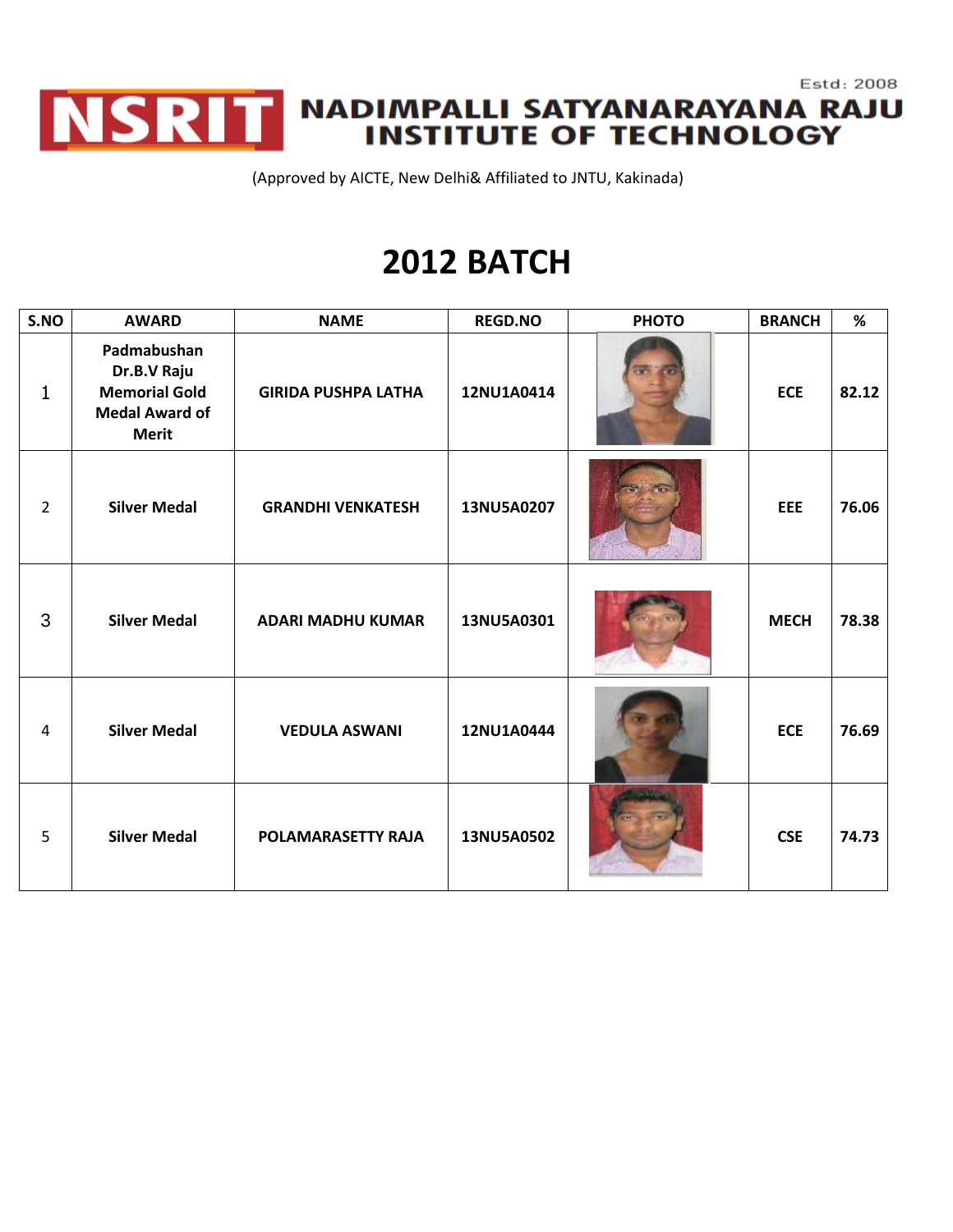

NSRIT NADIMPALLI SATYANARAYANA RAJU

Estd: 2008

#### (Approved by AICTE, New Delhi& Affiliated to JNTU, Kakinada)

| S.NO           | <b>AWARD</b>                                                                                | <b>NAME</b>                                  | <b>REGD.NO</b><br><b>PHOTO</b> |  | <b>BRANCH</b> | $\%$  |
|----------------|---------------------------------------------------------------------------------------------|----------------------------------------------|--------------------------------|--|---------------|-------|
| $\mathbf{1}$   | Padmabushan<br>Dr.B.V Raju<br><b>Memorial Gold</b><br><b>Medal Award of</b><br><b>Merit</b> | <b>VENKATA PRAVALLI</b><br><b>VAKKALANKA</b> | 11NU1A0490                     |  | <b>ECE</b>    | 80.42 |
| $\overline{2}$ | <b>Silver Medal</b>                                                                         | <b>VANTAKU JAGADEESH</b>                     | 12NU5A0233                     |  | <b>EEE</b>    | 76.84 |
| 3              | <b>Silver Medal</b>                                                                         | <b>DANDU KIRANVARMA</b>                      | 11NU1A0323                     |  | <b>MECH</b>   | 78.56 |
| 4              | <b>Silver Medal</b>                                                                         | <b>EATY BHAVYA</b>                           | 11NU1A0428                     |  | <b>ECE</b>    | 75.2  |
| 5              | <b>Silver Medal</b>                                                                         | <b>MALLA DIVYA</b>                           | 11NU1A0521                     |  | <b>CSE</b>    | 74.23 |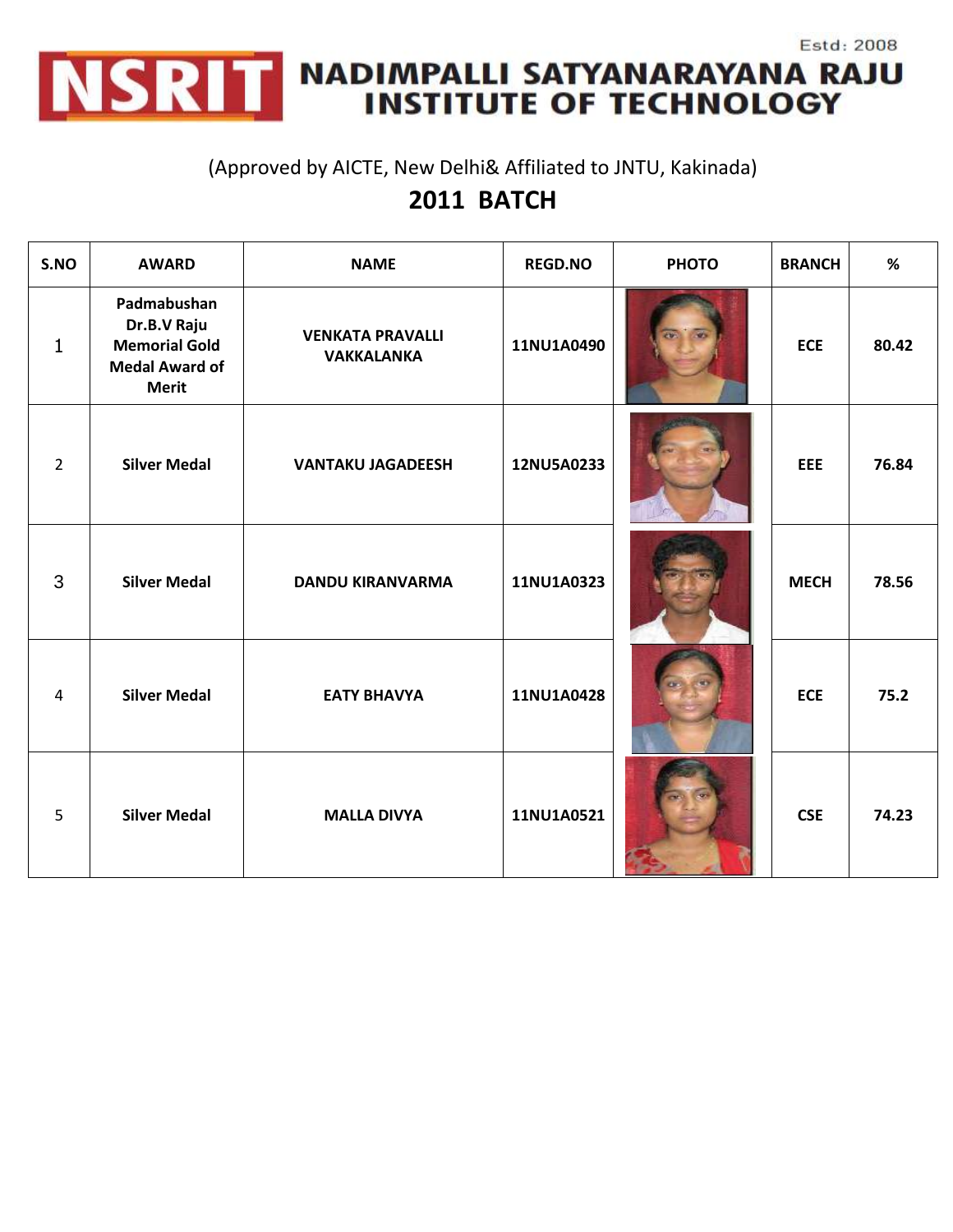### VITS COLLEGE OF ENGINEERING

SONTYAM, VISAKHAPATNAM

| Padmabushan<br>Dr. B.V.Raju<br><b>Memorial Gold</b><br><b>Medal</b><br><b>Award of Merit</b> | <b>MAMIDI DHARANI</b>                      | 10NU1A0460 | ECE         | 82.49% |
|----------------------------------------------------------------------------------------------|--------------------------------------------|------------|-------------|--------|
| <b>Silver Medal</b>                                                                          | KATTHERAM SUMATHI                          | 10NU1A0448 | ECE         | 79.86% |
| <b>Silver Medal</b>                                                                          | <b>BANDARU GOWTHAM</b>                     | 10NU1A0307 | <b>MECH</b> | 77.67% |
| <b>Silver Medal</b>                                                                          | RAPARTHI NARENDRA                          | 10NU1A0243 | EEE         | 74.73% |
| <b>Silver Medal</b>                                                                          | <b>POTHIREDDI</b><br><b>DHINAKAR REDDY</b> | 10NU1A0579 | <b>CSE</b>  | 72.40% |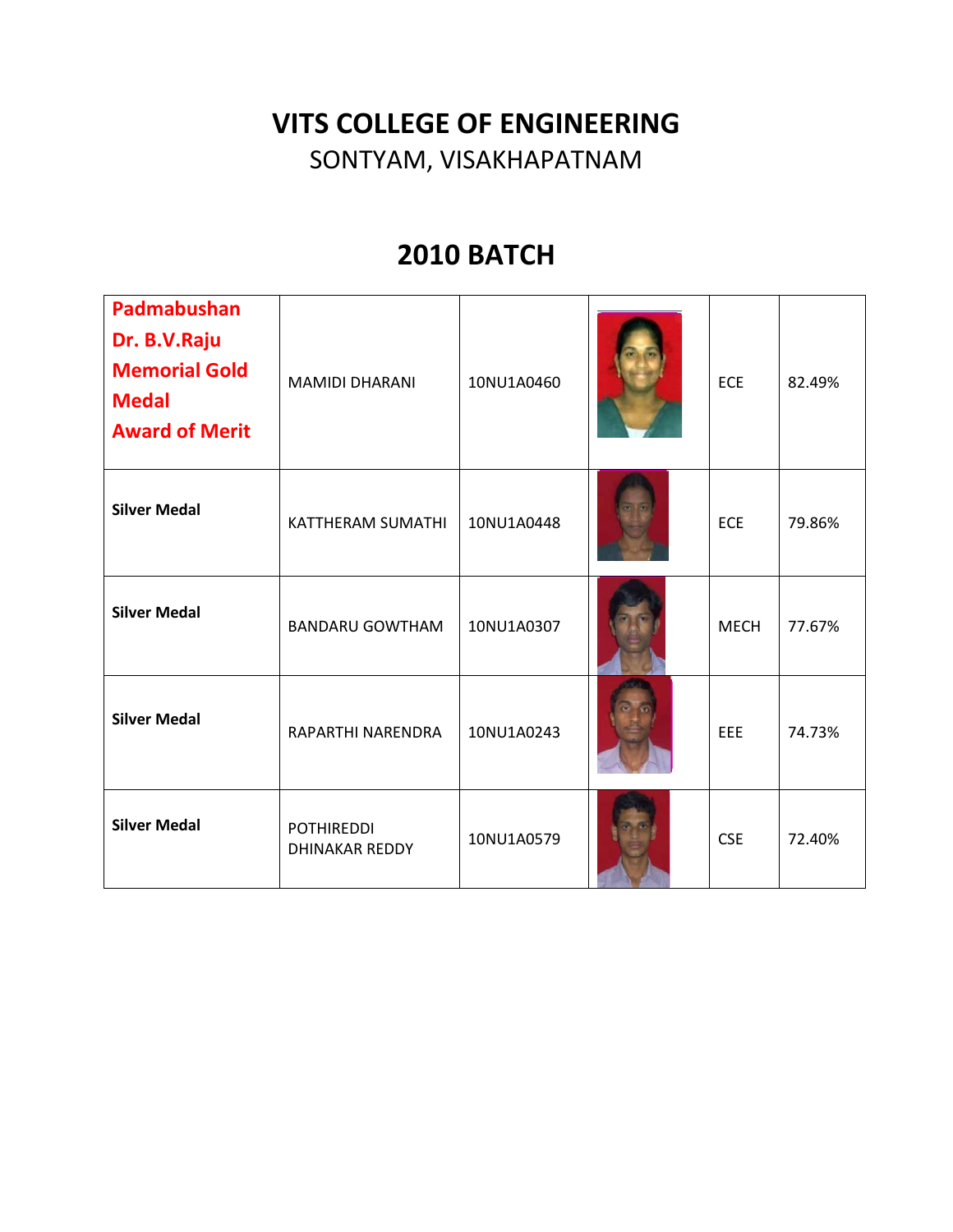| Padmabushan<br>Dr. B.V.Raju<br><b>Memorial Gold</b><br><b>Medal</b><br><b>Award of Merit</b> | Mr. KOILADA<br>NAGESWARA RAO   | 09NU1A0327 | <b>MECH</b> | 85.07% |
|----------------------------------------------------------------------------------------------|--------------------------------|------------|-------------|--------|
| <b>Silver Medal</b>                                                                          | <b>KUTCHU HARIKA</b>           | 09NU1A0330 | <b>MECH</b> | 83.43% |
| <b>Silver Medal</b>                                                                          | PILLA AJAY KUMAR               | 09NU1A0236 | EEE         | 79.16% |
| <b>Silver Medal</b>                                                                          | <b>MANIDEEP</b><br>VASANTAWADA | 09NU1A0448 | ECE         | 81.91% |
| <b>Silver Medal</b>                                                                          | <b>KALIDINDI NIKITA</b>        | 09NU1A0523 | <b>CSE</b>  | 74.43% |
| <b>Silver Medal</b>                                                                          | DHARAWADI PALLAVI              | 09NU1A1209 | IT          | 72.67% |